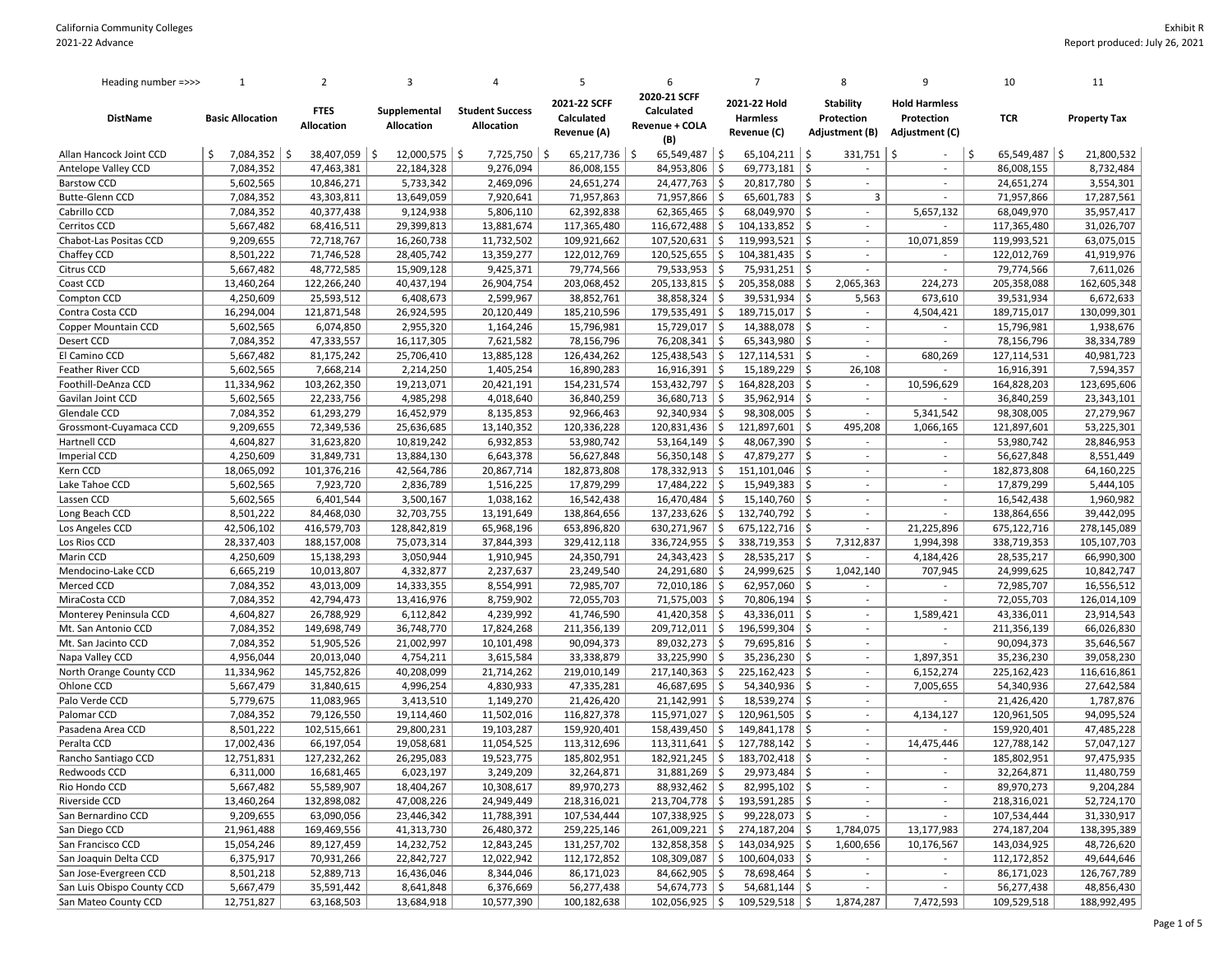| Heading number =>>>       |                         | 2                         |                                   |                                      | 5                                         | 6                                                   |     |                                                |      | 8                                                | 9                                                    | 10            | 11                  |
|---------------------------|-------------------------|---------------------------|-----------------------------------|--------------------------------------|-------------------------------------------|-----------------------------------------------------|-----|------------------------------------------------|------|--------------------------------------------------|------------------------------------------------------|---------------|---------------------|
| <b>DistName</b>           | <b>Basic Allocation</b> | <b>FTES</b><br>Allocation | Supplemental<br><b>Allocation</b> | <b>Student Success</b><br>Allocation | 2021-22 SCFF<br>Calculated<br>Revenue (A) | 2020-21 SCFF<br>Calculated<br>Revenue + COLA<br>(B) |     | 2021-22 Hold<br><b>Harmless</b><br>Revenue (C) |      | <b>Stability</b><br>Protection<br>Adjustment (B) | <b>Hold Harmless</b><br>Protection<br>Adjustment (C) | TCR           | <b>Property Tax</b> |
| Santa Barbara CCD         | 8,147,004               | 54,368,656                | 12,450,795                        | 10,301,922                           | 85,268,377                                | $85,199,516$ \$                                     |     | $80,913,893$ \$                                |      |                                                  |                                                      | 85,268,377    | 38,247,976          |
| Santa Clarita CCD         | 7,084,352               | 73,234,514                | 14,793,536                        | 13,486,393                           | 108,598,795                               | 107,756,243                                         |     | 105,249,261                                    | l \$ |                                                  |                                                      | 108,598,795   | 33,743,160          |
| Santa Monica CCD          | 8,501,222               | 87,199,630                | 26,984,359                        | 15,662,406                           | 138,347,617                               | 136,891,218                                         |     | 144,775,435   \$                               |      |                                                  | 6,427,818                                            | 144,775,435   | 40,583,612          |
| Sequoias CCD              | 8,501,222               | 45,052,584                | 16,928,101                        | 9,716,614                            | 80,198,521                                | 78,651,817                                          |     | $68,413,215$ \$                                |      |                                                  |                                                      | 80,198,521    | 18,969,285          |
| Shasta-Tehama-Trinity CCD | 4,250,609               | 31,012,820                | 11,554,337                        | 5,906,845                            | 52,724,611                                | 53,474,144                                          |     | 46,568,004                                     | l \$ | 749,533                                          | ٠                                                    | 53,474,144    | 19,393,096          |
| Sierra Joint CCD          | 5,844,592               | 60,997,577                | 17,486,892                        | 13,057,167                           | 97,386,228                                | 94,798,520                                          |     | $96,469,398$ \$                                |      |                                                  |                                                      | 97,386,228    | 93,820,713          |
| Siskiyou Joint CCD        | 5,602,565               | 9,411,989                 | 1,971,210                         | 1,558,864                            | 18,544,628                                | 18,547,708                                          |     | $20,226,653$ \$                                |      | 3,080                                            | 1,678,945                                            | 20,226,653    | 4,858,452           |
| Solano CCD                | 7,084,349               | 30,448,067                | 7,926,674                         | 5,354,740                            | 50,813,830                                | 49,407,682                                          |     | $54,075,265$ \$                                |      |                                                  | 3,261,435                                            | 54,075,265    | 19,963,480          |
| Sonoma County CCD         | 10,272,310              | 82,096,775                | 13,996,685                        | 11,609,468                           | 117,975,238                               | 117,813,565                                         |     | $119,078,141$ \$                               |      |                                                  | 1,102,903                                            | 119,078,141   | 70,702,136          |
| South Orange County CCD   | 9,918,092               | 116,538,827               | 21,711,198                        | 20,838,379                           | 169,006,496                               | 167,946,704                                         | - S | $170, 132, 394$ \$                             |      |                                                  | 1,125,898                                            | 170,132,394   | 271,888,523         |
| Southwestern CCD          | 9,918,092               | 63,647,274                | 23,152,502                        | 10,221,843                           | 106,939,711                               | 105,665,360                                         | l S | $103,203,541$ \$                               |      |                                                  | $\overline{\phantom{a}}$                             | 106,939,711   | 35,081,270          |
| <b>State Center CCD</b>   | 19,127,743              | 137,534,105               | 50,043,231                        | 28,298,832                           | 235,003,911                               | 232,235,210                                         | ۱S  | $201,872,222$ \$                               |      |                                                  | $\overline{\phantom{a}}$                             | 235,003,911   | 58,803,576          |
| Ventura County CCD        | 14,168,701              | 109,723,026               | 31,870,051                        | 22,590,417                           | 178,352,195                               | 177,356,143                                         | l S | $171,414,422$ \$                               |      |                                                  | $\overline{\phantom{a}}$                             | 178,352,195   | 78,390,826          |
| Victor Valley CCD         | 4,250,609               | 35,178,710                | 18,086,523                        | 7,565,713                            | 65,081,555                                | $66,628,076$ \$                                     |     | $61,008,461$ \$                                |      | 1,546,521                                        | $\overline{\phantom{a}}$                             | 66,628,076    | 14,935,194          |
| West Hills CCD            | 8,855,436               | 23,109,439                | 10,103,073                        | 5,760,730                            | 47,828,678                                | 48,641,766   \$                                     |     | $41,949,273$ \$                                |      | 813,088                                          | $\overline{\phantom{a}}$                             | 48,641,766    | 7,912,606           |
| West Kern CCD             | 5,602,565               | 16,244,238                | 5,048,051                         | 4,227,240                            | 31,122,094                                | 31,000,594                                          | l S | $27,304,546$ \$                                |      |                                                  | ٠                                                    | 31,122,094    | 7,518,855           |
| West Valley-Mission CCD   | 8,501,218               | 47,291,033                | 8,444,627                         | 7,653,745                            | 71,890,623                                | 71,594,712   \$                                     |     | $81,770,856$   \$                              |      |                                                  | 9,880,233                                            | 81,770,856    | 147,985,512         |
| Yosemite CCD              | 9,209,655               | 69,586,671                | 27,056,076                        | 12,355,096                           | 118,207,498                               | 116,782,793                                         | l S | $106,564,054$ \$                               |      |                                                  |                                                      | 118,207,498   | 54,483,103          |
| Yuba CCD                  | 10,626,523              | 32,682,374                | 11,346,161                        | 6,384,367                            | 61,039,425                                | 60,478,227                                          |     | $55,250,140$   \$                              |      |                                                  |                                                      | 61,039,425    | 32,216,706          |
| <b>Statewide Totals</b>   | 659,013,073             | 4,779,464,724             | 1,439,571,870                     | 840,630,497                          | 7,718,680,164                             | 7,648,219,417                                       |     | $\frac{1}{2}$ 7,541,409,020 $\frac{1}{2}$      |      | 19,650,213                                       | 156,487,214                                          | 7,894,817,591 | 3,961,216,975       |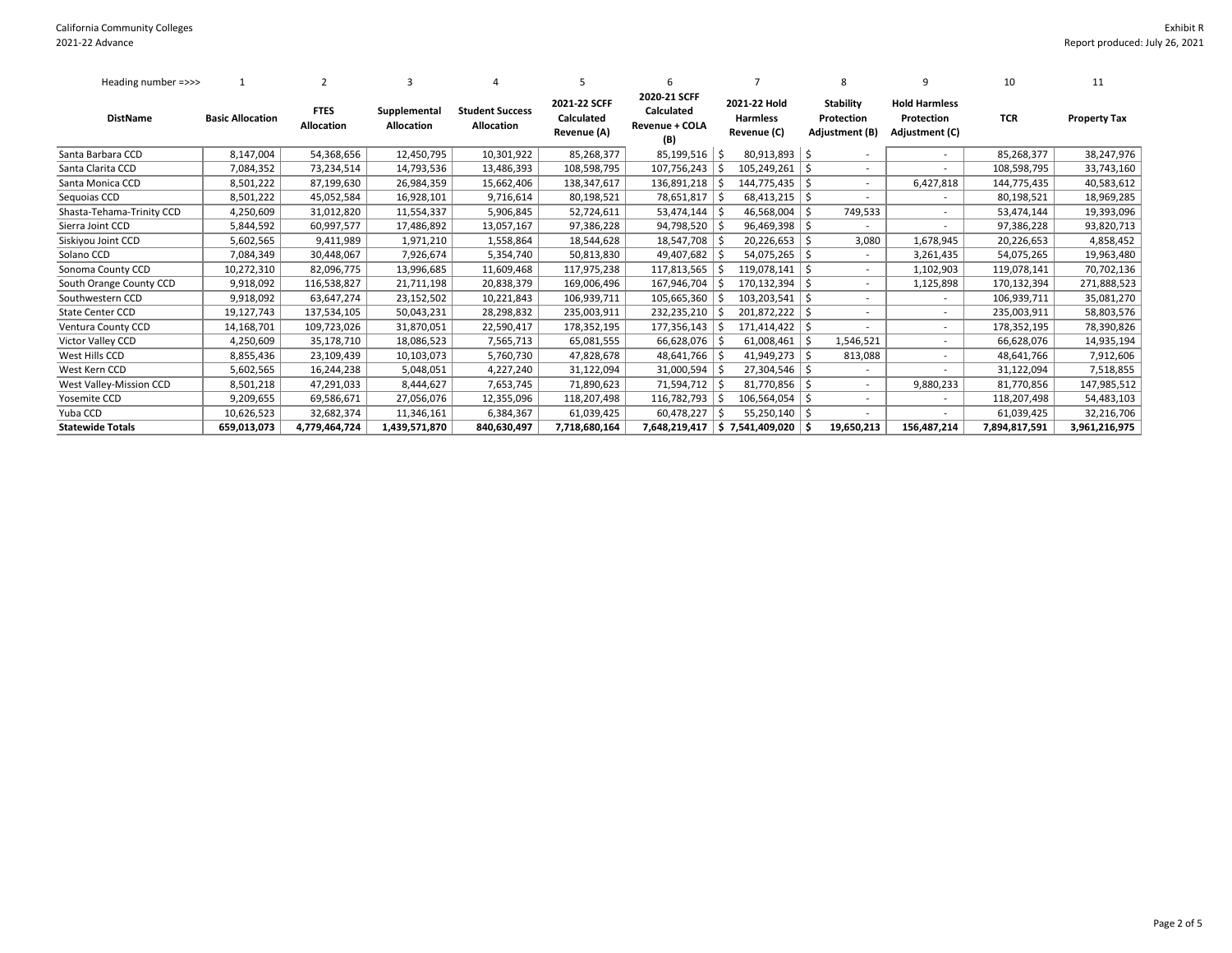| Heading number =>>>            | 12                            | 13                        | 14                             | 15                                                   | 16                                   | 17                        | 18                       | 19                        | 20                                | 21                              | 22                      |
|--------------------------------|-------------------------------|---------------------------|--------------------------------|------------------------------------------------------|--------------------------------------|---------------------------|--------------------------|---------------------------|-----------------------------------|---------------------------------|-------------------------|
| <b>DistName</b>                | <b>Excess Property</b><br>Tax | <b>Enrollment</b><br>Fees | <b>Estimated</b><br><b>EPA</b> | 2015-16<br><b>Full Time</b><br><b>Faculty Hiring</b> | General<br>Apportionment<br>(NetGen) | <b>Total Revenue</b>      | <b>Deficit</b><br>Factor | Revenue<br><b>Deficit</b> | <b>Exhibit A</b><br>Certification | Restoration<br><b>Authority</b> | Growth<br><b>Target</b> |
| Allan Hancock Joint CCD        | \$<br>$\sim$                  | \$<br>$2,076,227$ \$      | 11,589,291   \$                | $540,373$ \$                                         | 28,865,212   \$                      | 64,871,635                | 1.03%                    | $677,852$ \$<br>\$        | 29,405,585                        | S.<br>2,870,111                 | 0.12%                   |
| Antelope Valley CCD            | $\sim$                        | 2,448,027                 | 14,512,460                     | 760,025                                              | 58,665,743                           | 85,118,739                | 1.03%                    | 889,416                   | 59,425,768                        |                                 | 0.79%                   |
| <b>Barstow CCD</b>             | $\overline{\phantom{a}}$      | 296,066                   | 3,322,658                      | 162,201                                              | 17,061,127                           | 24,396,353                | 1.03%                    | 254,921                   | 17,223,328                        |                                 | 0.44%                   |
| <b>Butte-Glenn CCD</b>         | $\sim$                        | 2,899,309                 | 13,497,430                     | 678,837                                              | 36,850,608                           | 71,213,745                | 1.03%                    | 744,121                   | 37,529,445                        | 689                             | 0.30%                   |
| Cabrillo CCD                   | $\sim$                        | 4,341,190                 | 12,250,899                     | 606,906                                              | 14,189,848                           | 67,346,260                | 1.03%                    | 703,710                   | 14,796,754                        | 3,817,880                       | 0.12%                   |
| Cerritos CCD                   | $\overline{\phantom{a}}$      | 5,494,340                 | 20,999,594                     | 1,155,370                                            | 57,475,784                           | 116,151,795               | 1.03%                    | 1,213,685                 | 58,631,154                        | 9,254,612                       | 1.65%                   |
| Chabot-Las Positas CCD         | $\overline{\phantom{a}}$      | 9,276,303                 | 22,312,422                     | 1,148,310                                            | 22,940,609                           | 118,752,659               | 1.03%                    | 1,240,862                 | 24,088,919                        | 6,928,063                       | 0.12%                   |
| Chaffey CCD                    | $\sim$                        | 5,490,870                 | 21,940,090                     | 1,025,549                                            | 50,374,541                           | 120,751,026               | 1.03%                    | 1,261,743                 | 51,400,090                        |                                 | 0.75%                   |
| Citrus CCD                     | $\sim$                        | 4,326,071                 | 14,837,384                     | 762,310                                              | 51,412,821                           | 78,949,612                | 1.03%                    | 824,954                   | 52,175,131                        | 2,154,781                       | 0.12%                   |
| Coast CCD                      | $\sim$                        | 14,306,517                | 24,199,866                     | 2,122,734                                            | $\overline{\phantom{a}}$             | 203,234,465               | 1.03%                    | 2,123,623                 | 2,122,734                         | 15,589,810                      | 0.12%                   |
| Compton CCD                    | $\sim$                        | 684,089                   | 7,774,002                      | 391,578                                              | 23,600,829                           | 39,123,131                | 1.03%                    | 408,803                   | 23,992,407                        |                                 | 0.32%                   |
| Contra Costa CCD               | $\overline{\phantom{a}}$      | 14,467,189                | 37,266,529                     | 1,922,009                                            | 3,998,133                            | 187,753,161               | 1.03%                    | 1,961,856                 | 5,920,142                         | 4,490,801                       | 1.00%                   |
| Copper Mountain CCD            | $\overline{\phantom{a}}$      | 250,170                   | 1,882,933                      | 94,652                                               | 11,467,192                           | 15,633,623                | 1.03%                    | 163,358                   | 11,561,844                        | 318,866                         | 0.12%                   |
| Desert CCD                     | $\overline{\phantom{a}}$      | 2,704,212                 | 13,757,302                     | 590,519                                              | 21,961,749                           | 77,348,571                | 1.03%                    | 808,225                   | 22,552,268                        |                                 | 2.95%                   |
| El Camino CCD                  | $\overline{\phantom{a}}$      | 7,913,533                 | 24,691,587                     | 1,271,792                                            | 50,941,396                           | 125,800,031               | 1.03%                    | 1,314,500                 | 52,213,188                        | 2,140,424                       | 0.12%                   |
| Feather River CCD              | $\overline{\phantom{a}}$      | 454,299                   | 2,182,522                      | 104,647                                              | 6,405,632                            | 16,741,457                | 1.03%                    | 174,934                   | 6,510,279                         |                                 | 0.43%                   |
| Foothill-DeAnza CCD            | $\sim$                        | 20,874,000                | 16,787,459                     | 1,766,638                                            |                                      | 163,123,703               | 1.03%                    | 1,704,500                 | 1,766,638                         | 5,647,507                       | 0.24%                   |
| Gavilan Joint CCD              | $\sim$                        | 2,167,549                 | 6,762,117                      | 301,302                                              | 3,885,222                            | 36,459,291                | 1.03%                    | 380,968                   | 3,586,524                         | 467,646                         | 0.12%                   |
| Glendale CCD                   | $\blacksquare$                | 5,071,924                 | 17,834,806                     | 913,569                                              | 46,191,129                           | 97,291,395                | 1.03%                    | 1,016,610                 | 47,104,698                        | 2,290,865                       | 0.12%                   |
| Grossmont-Cuyamaca CCD         | $\sim$                        | 6,326,236                 | 22,144,936                     | 1,223,723                                            | 37,716,853                           | 120,637,049               | 1.03%                    | 1,260,552                 | 38,940,576                        | 2,798,110                       | 0.12%                   |
| Hartnell CCD                   | $\overline{\phantom{a}}$      | 1,571,369                 | 9,692,151                      | 475,837                                              | 12,836,213                           | 53,422,523                | 1.03%                    | 558,219                   | 13,312,050                        |                                 | 1.19%                   |
| <b>Imperial CCD</b>            | $\sim$                        | 1,321,791                 | 9,684,662                      | 444,156                                              | 36,040,197                           | 56,042,255                | 1.03%                    | 585,593                   | 36,484,353                        | 26,383                          | 0.61%                   |
| Kern CCD                       | $\sim$                        | 7,345,257                 | 29,549,434                     | 1,356,163                                            | 78,571,618                           | 180,982,697               | 1.03%                    | 1,891,111                 | 79,927,781                        |                                 | 2.77%                   |
| Lake Tahoe CCD                 | $\blacksquare$                | 855,858                   | 2,289,219                      | 108,669                                              | 8,996,557                            | 17,694,408                | 1.03%                    | 184,891                   | 9,105,226                         |                                 | 3.28%                   |
| Lassen CCD                     | $\overline{\phantom{a}}$      | 305,638                   | 1,634,524                      | 87,547                                               | 12,382,680                           | 16,371,371                | 1.03%                    | 171,067                   | 12,470,227                        | 2,264,404                       | 0.12%                   |
| Long Beach CCD                 | $\overline{\phantom{a}}$      | 6,565,871                 | 25,786,018                     | 1,244,013                                            | 64,390,650                           | 137,428,647               | 1.03%                    | 1,436,009                 | 65,634,663                        |                                 | 0.12%                   |
| Los Angeles CCD                | $\sim$                        | 32,493,277                | 124,021,506                    | 6,965,816                                            | 226,515,536                          | 668,141,224               | 1.03%                    | 6,981,492                 | 233,481,352                       | 71,646,332                      | 0.12%                   |
| Los Rios CCD                   | $\sim$                        | 17,190,947                | 57,865,247                     | 3,113,305                                            | 151,939,430                          | 335,216,632               | 1.03%                    | 3,502,721                 | 155,052,735                       | 28,610,417                      | 0.12%                   |
| Marin CCD                      | (40, 396, 768)                | 1,941,685                 | 318,174                        | 240,107                                              |                                      | 29,093,498                | 0.00%                    |                           | 240,107                           | 2,832,573                       | 0.24%                   |
| Mendocino-Lake CCD             | $\overline{\phantom{a}}$      | 804,791                   | 2,927,190                      | 167,490                                              | 9,998,884                            | 24,741,102                | 1.03%                    | 258,523                   | 10,166,374                        | 5,319,787                       | 2.26%                   |
| Merced CCD                     |                               | 2,942,935                 | 12,808,751                     | 588,955                                              | 39,333,804                           | 72,230,957                | 1.03%                    | 754,750                   | 39,922,759                        |                                 | 0.86%                   |
| MiraCosta CCD                  | (64, 969, 466)                | 11,011,060                | 1,019,333                      | 723,736                                              |                                      | 73,798,772                | 0.00%                    |                           | 723,736                           | 3,513,414                       | 0.12%                   |
| Monterey Peninsula CCD         |                               | 2,038,921                 | 8,190,378                      | 399,612                                              | 8,344,416                            | 42,887,870                | 1.03%                    | 448,141                   | 8,744,028                         | 408,898                         | 0.12%                   |
| Mt. San Antonio CCD            | $\sim$                        | 8,644,584                 | 42,973,985                     | 2,006,512                                            | 89,518,579                           | 209,170,490               | 1.03%                    | 2,185,649                 | 91,525,091                        |                                 | 0.49%                   |
| Mt. San Jacinto CCD            | $\sim$                        | 3,392,606                 | 15,843,913                     | 767,930                                              | 33,511,685                           | 89,162,701                | 1.03%                    | 931,672                   | 34,279,615                        |                                 | 0.40%                   |
| Napa Valley CCD                | (6, 155, 655)                 | 2,333,655                 | 476,645                        | 350,980                                              | $\overline{\phantom{a}}$             | 36,063,855                | 0.00%                    | $\overline{\phantom{a}}$  | 350,980                           | 1,829,943                       | 0.12%                   |
| North Orange County CCD        | $\sim$                        | 10,820,461                | 43,854,843                     | 2,268,982                                            | 49,272,855                           | 222,834,002               | 1.03%                    | 2,328,421                 | 51,541,837                        |                                 | 0.12%                   |
| Ohlone CCD                     | $\overline{\phantom{a}}$      | 4,130,250                 | 9,606,916                      | 461,343                                              | 11,937,900                           | 53,778,993                | 1.03%                    | 561,943                   | 12,399,243                        | 204,859                         | 0.12%                   |
| Palo Verde CCD                 | $\overline{\phantom{a}}$      | 147,494                   | 2,841,777                      | 131,300                                              | 16,296,401                           | 21,204,848                | 1.03%                    | 221,572                   | 16,427,701                        |                                 | 2.60%                   |
| Palomar CCD                    | $\sim$                        | 7,840,766                 | 16,697,517                     | 1,076,826                                            | $\overline{\phantom{a}}$             | 119,710,633               | 1.03%                    | 1,250,872                 | 1,076,826                         | 2,954,443                       | 0.12%                   |
| Pasadena Area CCD              | $\overline{\phantom{a}}$      | 10,290,000                | 31,044,400                     | 1,529,860                                            | 67,917,165                           | 158,266,653               | 1.03%                    | 1,653,748                 | 69,447,025                        | 532,066                         | 0.12%                   |
| Peralta CCD                    | $\overline{\phantom{a}}$      | 6,774,502                 | 20,180,120                     | 1,272,056                                            | 41,192,871                           | 126,466,676               | 1.03%                    | 1,321,466                 | 42,464,927                        | 12,923,665                      | 0.12%                   |
| Rancho Santiago CCD            | $\sim$                        | 8,301,707                 | 36,656,734                     | 1,868,922                                            | 39,578,252                           | 183,881,550               | 1.03%                    | 1,921,401                 | 41,447,174                        | 5,048,832                       | 0.12%                   |
| Redwoods CCD                   |                               | 935,094                   | 4,914,934                      | 233,288                                              | 14,367,143                           | 31,931,218                | 1.03%                    | 333,653                   | 14,600,431                        | 201,915                         | 0.12%                   |
|                                | $\sim$                        |                           |                                |                                                      | 61,109,925                           |                           | 1.03%                    |                           |                                   | 825,526                         | 0.12%                   |
| Rio Hondo CCD<br>Riverside CCD | $\overline{\phantom{a}}$      | 887,366<br>10,770,733     | 17,005,097<br>40,432,267       | 833,212<br>1,870,732                                 | 110,260,498                          | 89,039,884<br>216,058,400 | 1.03%                    | 930,389<br>2,257,621      | 61,943,137<br>112,131,230         |                                 | 1.76%                   |
| San Bernardino CCD             | $\sim$                        | 5,442,912                 | 19,250,106                     | 1,000,093                                            | 49,398,395                           | 106,422,423               | 1.03%                    | 1,112,021                 | 50,398,488                        | 3,091,660                       | 0.56%                   |
| San Diego CCD                  | $\overline{\phantom{a}}$      | 13,034,413                | 49,254,412                     | 2,772,393                                            | 67,895,208                           | 271,351,815               | 1.03%                    | 2,835,389                 | 70,667,601                        | 23,313,822                      | 0.12%                   |
| San Francisco CCD              | $\sim$                        | 8,766,697                 | 25,513,054                     | 1,377,005                                            | 57,172,415                           | 141,555,791               | 1.03%                    | 1,479,134                 | 57,307,985                        | 59,259,127                      | 0.24%                   |
| San Joaquin Delta CCD          | $\sim$                        |                           |                                |                                                      |                                      |                           |                          |                           |                                   |                                 |                         |
| San Jose-Evergreen CCD         | (46, 634, 504)                | 3,211,076<br>6,037,738    | 21,449,253<br>1,254,461        | 1,062,282<br>753,899                                 | 35,645,608<br>$\blacksquare$         | 111,012,865<br>88,179,383 | 1.03%<br>0.00%           | 1,159,987                 | 36,707,890<br>753,899             |                                 | 3.80%<br>0.12%          |
| San Luis Obispo County CCD     | $\overline{\phantom{a}}$      | 3,566,829                 | 2,731,777                      | 540,433                                              | $\blacksquare$                       | 55,695,469                | 1.03%                    |                           | 540,433                           |                                 | 0.12%                   |
| San Mateo County CCD           | (88,070,597)                  | 8,607,620                 | 1,446,404                      | 1,127,638                                            | $\overline{\phantom{a}}$             | 112,103,560               | 0.00%                    | 581,969                   | 1,127,638                         | 2,436,581<br>5,447,982          | 0.24%                   |
|                                |                               |                           |                                |                                                      |                                      |                           |                          |                           |                                   |                                 |                         |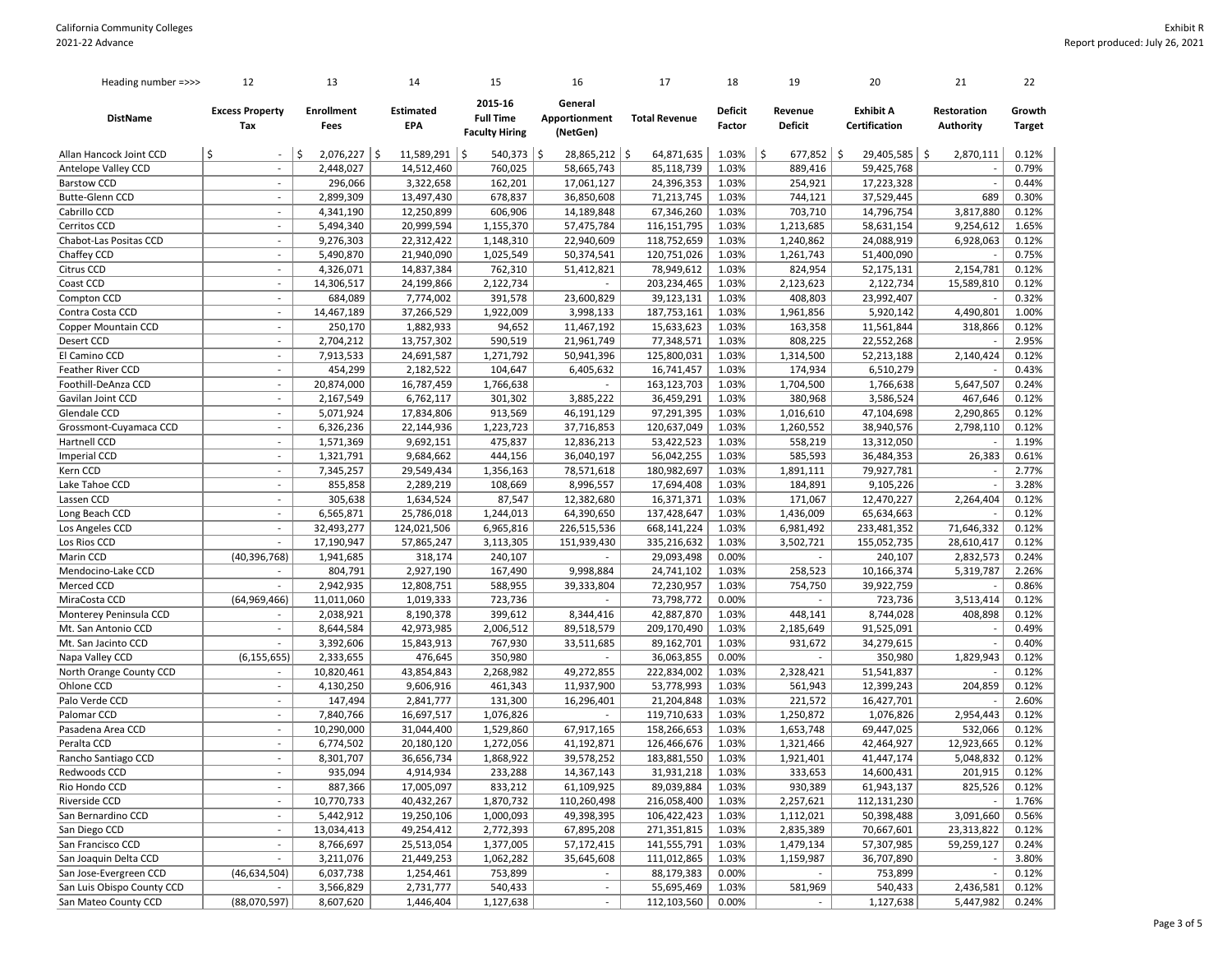## Exhibit R Report produced: July 26, 2021

| Heading number =>>>       | 12                            | 13                        | 14                      | 15                                                   | 16                                   | 17                   | 18                       | 19                        | 20                                       | 21                              | 22                      |
|---------------------------|-------------------------------|---------------------------|-------------------------|------------------------------------------------------|--------------------------------------|----------------------|--------------------------|---------------------------|------------------------------------------|---------------------------------|-------------------------|
| <b>DistName</b>           | <b>Excess Property</b><br>Tax | <b>Enrollment</b><br>Fees | <b>Estimated</b><br>EPA | 2015-16<br><b>Full Time</b><br><b>Faculty Hiring</b> | General<br>Apportionment<br>(NetGen) | <b>Total Revenue</b> | <b>Deficit</b><br>Factor | Revenue<br><b>Deficit</b> | <b>Exhibit A</b><br><b>Certification</b> | <b>Restoration</b><br>Authority | Growth<br><b>Target</b> |
| Santa Barbara CCD         |                               | 6,297,187                 | 16,397,889              | 858,753                                              | 22,584,806                           | 84,386,611           | 1.03%                    | 881,766                   | 23,443,559                               | 428,369                         | 0.12%                   |
| Santa Clarita CCD         |                               | 7,840,000                 | 21,925,779              | 1,037,993                                            | 42,928,835                           | 107,475,767          | 1.03%                    | 1,123,028                 | 43,966,828                               |                                 | 1.06%                   |
| Santa Monica CCD          |                               | 12,014,167                | 26,532,283              | 1,422,848                                            | 62,725,392                           | 143,278,302          | 1.03%                    | 1,497,133                 | 64,148,240                               |                                 | 0.12%                   |
| Sequoias CCD              |                               | 2,878,245                 | 13,674,899              | 606,940                                              | 43,239,813                           | 79,369,182           | 1.03%                    | 829,339                   | 43,846,753                               |                                 | 0.93%                   |
| Shasta-Tehama-Trinity CCD |                               | 1,381,460                 | 9,097,301               | 393,548                                              | 22,655,759                           | 52,921,164           | 1.03%                    | 552,980                   | 23,049,307                               | 1,622,632                       | 2.60%                   |
| Sierra Joint CCD          | (4,079,963)                   | 7,645,478                 | 1,428,965               | 963,620                                              |                                      | 99,778,813           | 0.00%                    |                           | 963,620                                  | 3,622,018                       | 0.12%                   |
| Siskiyou Joint CCD        |                               | 661,930                   | 2,661,761               | 182,467                                              | 11,652,878                           | 20,017,488           | 1.03%                    | 209,165                   | 11,835,345                               | 2,023,580                       | 0.12%                   |
| Solano CCD                |                               | 3,707,870                 | 9,140,410               | 538,040                                              | 20,166,269                           | 53,516,069           | 1.03%                    | 559,196                   | 20,704,309                               | 6,357,195                       | 0.12%                   |
| Sonoma County CCD         |                               | 6,891,293                 | 25,277,220              | 1,207,752                                            | 13,768,344                           | 117,846,745          | 1.03%                    | 1,231,396                 | 14,976,096                               | 98,429                          | 0.12%                   |
| South Orange County CCD   | (117, 531, 725)               | 15,775,596                | 2,652,979               | 1,490,318                                            |                                      | 174,275,691          | 0.00%                    |                           | 1,490,318                                | 1,744,201                       | 0.12%                   |
| Southwestern CCD          |                               | 6,855,121                 | 19,510,487              | 893,234                                              | 43,493,728                           | 105,833,840          | 1.03%                    | 1,105,871                 | 44,386,962                               |                                 | 0.12%                   |
| <b>State Center CCD</b>   |                               | 8,739,330                 | 41,293,061              | 1,899,257                                            | 121,838,495                          | 232,573,719          | 1.03%                    | 2,430,192                 | 123,737,752                              |                                 | 0.75%                   |
| Ventura County CCD        |                               | 19,296,855                | 33,373,347              | 1,726,616                                            | 43,720,198                           | 176,507,842          | 1.03%                    | 1,844,353                 | 45,446,814                               | 3,800,717                       | 0.12%                   |
| Victor Valley CCD         | $\overline{\phantom{a}}$      | 2,135,511                 | 10,699,520              | 599,709                                              | 37,569,136                           | 65,939,070           | 1.03%                    | 689,006                   | 38,168,845                               | 8,662,479                       | 1.80%                   |
| West Hills CCD            |                               | 341,566                   | 6,716,164               | 335,851                                              | 32,832,571                           | 48,138,758           | 1.03%                    | 503,008                   | 33,168,422                               | 3,538,487                       | 0.39%                   |
| West Kern CCD             |                               | 789,779                   | 3,730,922               | 166,283                                              | 18,594,419                           | 30,800,258           | 1.03%                    | 321,836                   | 18,760,702                               |                                 | 0.27%                   |
| West Valley-Mission CCD   | (73, 670, 859)                | 7,456,203                 | 1,091,134               | 848,747                                              |                                      | 83,710,737           | 0.00%                    |                           | 848,747                                  | 10,217,263                      | 0.24%                   |
| Yosemite CCD              |                               | 5,336,100                 | 21,253,596              | 1,077,499                                            | 34,834,808                           | 116,985,106          | 1.03%                    | 1,222,392                 | 35,912,307                               | 1,083,361                       | 0.27%                   |
| Yuba CCD                  |                               | 1,749,124                 | 9,913,455               | 494,299                                              | 16,034,628                           | 60,408,212           | 1.03%                    | 631,213                   | 16,528,927                               |                                 | 0.91%                   |
| <b>Statewide Totals</b>   | (441, 509, 537)               | 439,986,839               | 1,276,132,661           | 73,507,910                                           | 2,527,069,392                        | 7,836,404,240        | 0.74%                    | 74,600,491                | 2,598,735,867                            | 334,661,525                     | 0.50%                   |